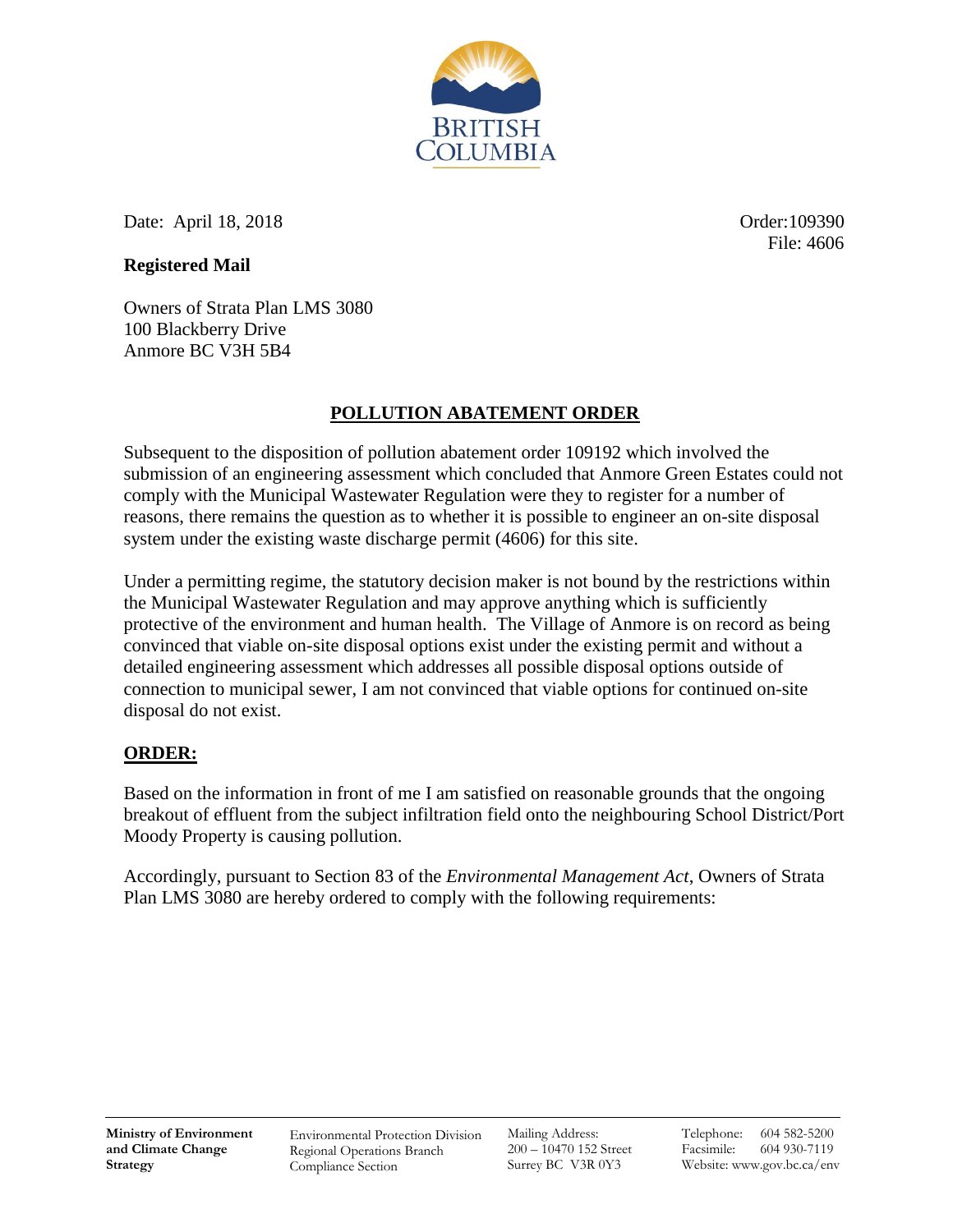- 1. Retain a professional engineer to prepare a detailed report which addresses options for continued on-site disposal of Anmore Green Estates sewage flows under the authority of waste discharge permit 4606. This report must address all possible options and discuss their viability.
- 2. Retain a second professional engineer to conduct a peer review of the preceding report and make comments on the opinions presented as well as propose any alternatives that may have not been presented. The selection of this engineer is subject to my approval. Accordingly, submit the identity of the proposed peer reviewer along with a statement of their scope of practice for my review prior to engaging them to perform the peer review.
- 3. Submit the final peer reviewed assessment of on-site disposal options no later than **May 23, 2018**.
- 4. Continue to take actions to mitigate the risk of human contact with sewage breaking out onto School District/Port Moody Property property including exclusion fencing, signage and minimizing us of the western disposal field.

This order will remain in effect until instructed otherwise in writing by the Director.

Failure to comply with the requirements of this order is a contravention of the *Environmental Management Act* and may result in legal action. I direct your attention to Section 120(10) of the *Environmental Management Act*, which reads:

"(10) A person who contravenes an order...that is given, made or imposed under this Act by a ...director...commits an offence and is liable on conviction to a fine not exceeding \$300 000 or imprisonment for not more than 6 months, or both."

Failure to comply with the requirements of this order may also result in an administrative penalty under the Administrative Penalties Regulation (*Environmental Management Act*) (B.C. Reg 133/2014) (Regulation). I direct your attention to Section 12(4) of the Regulation, which reads:

"(4) A person who fails to comply with an order under the [*Environmental Management*] Act is liable to an administrative penalty not exceeding \$40 000."

This order does not authorize entry upon, crossing over, or use for any purpose of private or crown lands or works, unless and except as authorized by the owner of such lands or works. The responsibility for obtaining such authority rests with you. It is also your responsibility to ensure that all activities are carried out with due regard for the rights of third parties, and comply with other applicable legislation that may be in force, such as municipal bylaws relating to the discharge of waste to municipal storm or sanitary sewers.

Environmental Protection Division Regional Operations Branch Compliance Section

Mailing Address: 200 – 10470 152 Street Surrey BC V3R 0Y3

Telephone: 604 582-5200 Facsimile: 604 930-7119 Website: www.gov.bc.ca/env